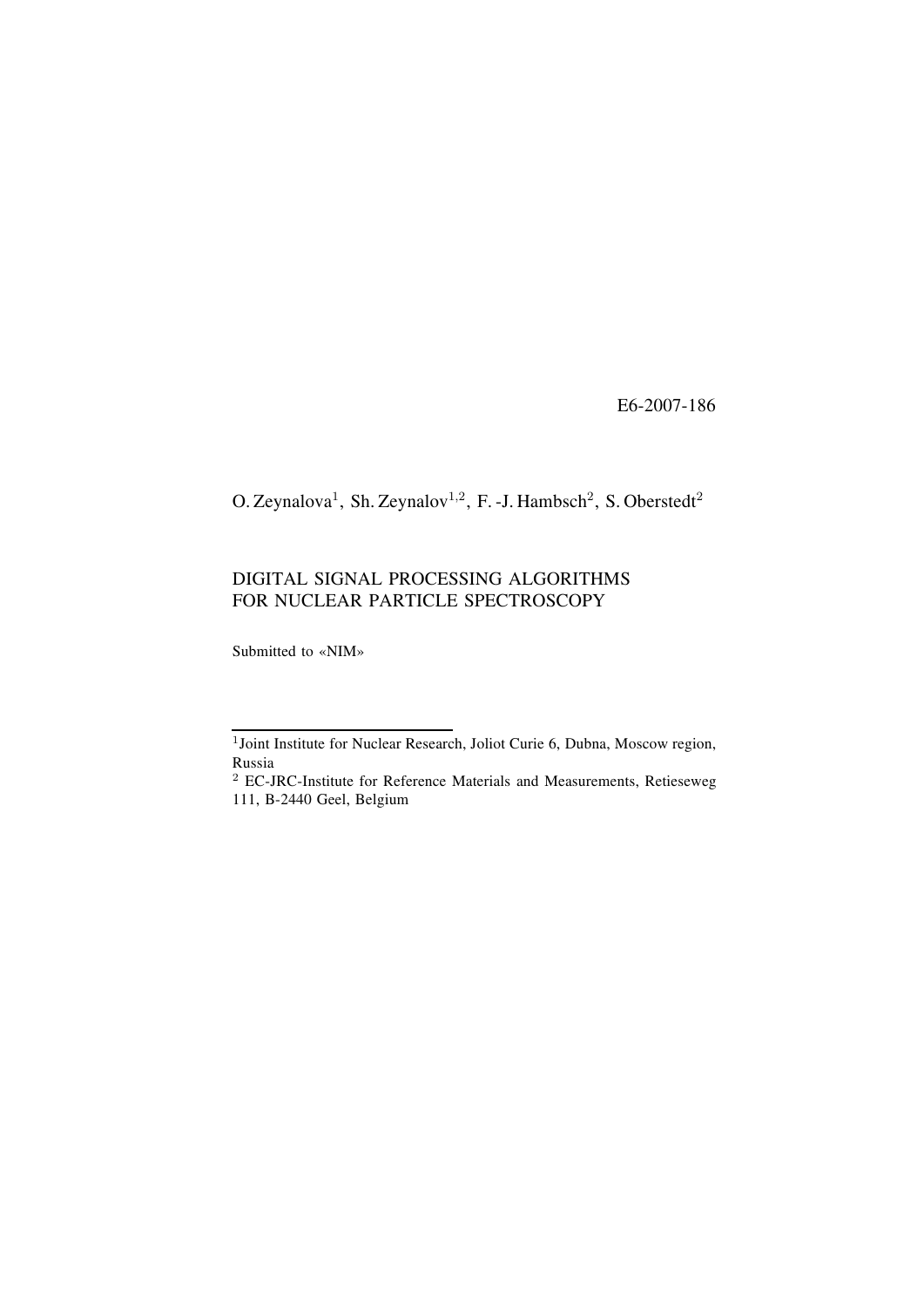Зейналова О. и др. **E6-2007-186** Алгоритмы для цифровой обработки сигналов при спектрометрии ядерных частиц

Рассмотрены алгоритмы цифровой обработки сигналов и метод исключения наложений импульсов при спектрометрии ядерных частиц для импульсов, дискретизованных с фиксированной частотой. Процедуры обработки сигналов сформулированы в виде рекурсивных процедур, удобных для программирования с использованием современных алгоритмических языков. Исследовалось влияние числа бит амлитудно-цифрового преобразователя на величину отношения сигнал/шум спектрометра. Разработаны и испытаны алгоритмы цифрового спектрометрического усилителя с трапецеидальным и CR-RCn формированием, устройства исключения наложений и процедура коррекции «баллистического дефицита». Испытания спектрометрических характеристик проведены с использованием детектора гамма-квантов из сверхчистого германия. Изначально указанные алгоритмы разрабатывались для спектроскопии осколков деления ядер, но наиболее полное исследование их характеристик оказалось возможным с применением детектора высокого разрешения. Исследовалось влияние метода исключения наложений на разрешение спектрометра в зависимости от расстояния между исследуемыми импульсами.

Работа выполнена в Лаборатории информационных технологий ОИЯИ.

Препринт Объединенного института ядерных исследований. Дубна, 2007

Zeynalova O. et al. E6-2007-186

Digital Signal Processing Algorithms for Nuclear Particle Spectroscopy

Digital signal processing algorithms for nuclear particle spectroscopy are described along with a digital pile-up elimination method applicable to equidistantly sampled detector signals pre-processed by a charge-sensitive preamplifier. The signal processing algorithms are provided as recursive one- or multi-step procedures which can be easily programmed using modern computer programming languages. The influence of the number of bits of the sampling analogue-to-digital converter on the final signal-to-noise ratio of the spectrometer is considered. Algorithms for a digital shaping-filter amplifier, for a digital pile-up elimination scheme and for ballistic deficit correction were investigated using a high purity germanium detector. The pile-up elimination method was originally developed for fission fragment spectroscopy using a Frisch-grid back-to-back double ionization chamber and was mainly intended for pileup elimination in case of high alpha-radioactivity of the fissile target. The developed pile-up elimination method affects only the electronic noise generated by the preamplifier. Therefore, the influence of the pile-up elimination scheme on the final resolution of the spectrometer is investigated in terms of the distance between piled-up pulses. The efficiency of the developed algorithms is compared with other signal processing schemes published in literature.

The investigation has been performed at the Laboratory of Information Technologies, JINR.

Preprint of the Joint Institute for Nuclear Research. Dubna, 2007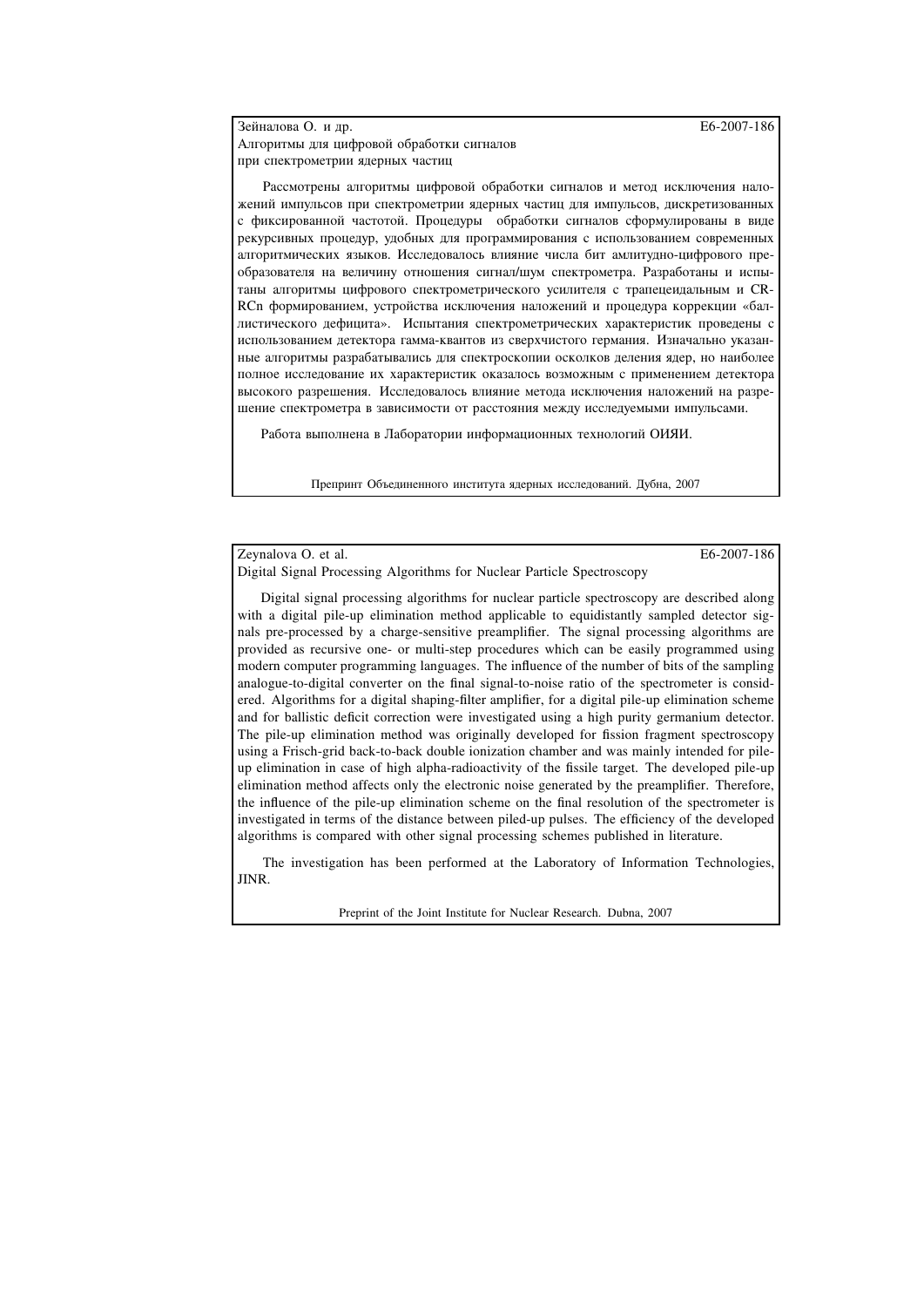#### **INTRODUCTION**

The basic element of a nuclear spectrometer is a detector combined with a charge-sensitive preamplifier. The measurement of the kinetic energy of a radiation particle relies on the processing of the electric current pulse created by the motion of the free electrons/holes released during the ionization of the detector material. The time dependence of the detector current also conveys information on the ionization density along the ionizing particles' deceleration path. The total number of free electrons/holes is proportional to the particle kinetic energy, which can be evaluated as the integral of the current flown through the detector. The step-like pulse at the output of a charge-sensitive preamplifier (CSPA) is the result of an integration of the detector current. The height of the pulse is proportional to the total charge produced during the deceleration of the charged particle. This pulse height can be measured as the difference between the baseline (before the particle hits the detector) and the peaking value (after total charge collection was done) of the pulse after filtering out the useless high frequency components with the help of a shaping-filter amplifier (SFA). This principle is implemented in commercially available nuclear electronic modules performing signal processing which can be represented as a sequence of mathematical procedures applied to the waveform of a continuous signal. Sometimes, when pulse shape information is needed, the analysis of the detector current signal can be more convenient. The current pulse can be converted into a step pulse by digital integration and vice versa. The output pulse of the SFA can have either a Gaussian or flat top pulse shape that can be used as the input to a peak-sensing analogue-to-digital converter (ADC) for a pulse height analysis. From a mathematical point of view, one can consider the signal evolution from the detector to the ADC as a sequence of transformations that can be described by precisely defined mathematical expressions. For example, the CSPA integrates the input current pulse; the SFA convolutes the output signal of the preamplifier with a kernel function defined by the shaping parameters of the SFA; and the ADC converts the peak value of the shaped pulse to a digital output value. Recently, using waveform digitizer (WFD), the above mentioned mathematical transformations implemented in analogue electronic modules can be implemented software-wise using digital signal processing (DSP) algorithms. Some examples of the implementation of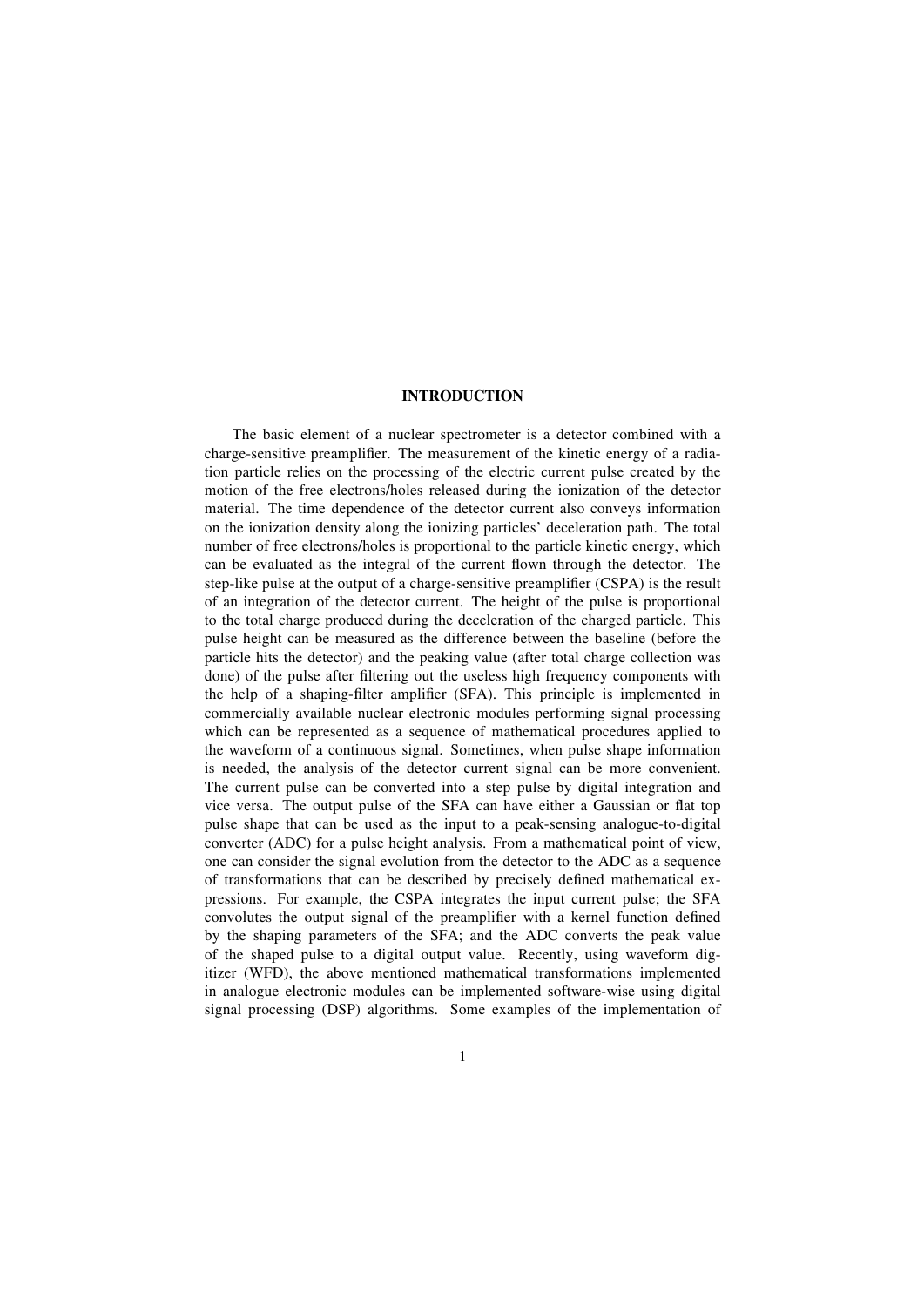DSP techniques to nuclear particle spectroscopy are reported in Refs.  $1-5$ , where the analogue pulse processing modules with continuous time signals were replaced by direct calculations with sampled signals — discrete values taken from a continuous signal at equidistantly separated points. According to Shannon's theorem, if the signal sampling was done properly, both the sampled and continuous forms of the signal representation are equivalent to each other. In practice the difference between the two representations depends on the precision of the analogue-to-digital conversion.

#### **HARDWARE AND SOFTWARE USED IN MEASUREMENTS**

Detector pulses were digitized using a TDS3054B digital storage oscilloscope from Tektronix Inc. as shown in Fig. 1. The TDS3054B allowed signal digitization with an accuracy of 8 bit and with a frequency of up to  $5 \cdot 10^9$  samples/sec. Four waveforms of 10000 samples each can be simultaneously recorded in the local memory of the oscilloscope, controlled by a remote PC via Ethernet connection. Data exchange between the oscilloscope and the PC was facilitated by the TekVISA [6] software library easily accessible from the Tektronix Inc. company web site. Both the data acquisition and the data analysis software were developed using Microsoft Visual C++ for Windows XP. Let us consider, for example, a high-purity germanium (HPGe) detector irradiated by a <sup>60</sup>Co calibration source. Detector pulses after being processed by a CSPA (with -3dB bandwidth of ∼ 15 MHz) were digitized by the oscilloscope with 250 MHz and 8 bit (256 levels) accuracy. According to Shannon's theorem the digitization is a lossless procedure if the signal sampling frequency is more than 2\*F, where F is the signal bandwidth. Let us consider Fig. 1 where the block diagram of the CSPA is presented to demonstrate the transformation of the detector signal. Let  $t$  being the time interval passed from the start of the measurement when the particle hits the detector and  $I(t)$  is the instant value of the electric current flowing through the detector at time  $t$ . Assuming a particle entering the detector at  $t = 0$ , the following relation between the detector current and the preamplifier output voltage  $V(t)$  is valid:

$$
V(t) = \int_{0}^{\infty} I(\tau)h(t-\tau)d\tau.
$$
 (1)

The measured output  $V(t)$  can be used directly for the determination of the total charge created by the particle assuming that the current pulse duration is short enough and  $h(\tau) \sim$  const. In real systems the finite pulse duration leads to a systematic error, the so-called ballistic deficit, depending on the shape of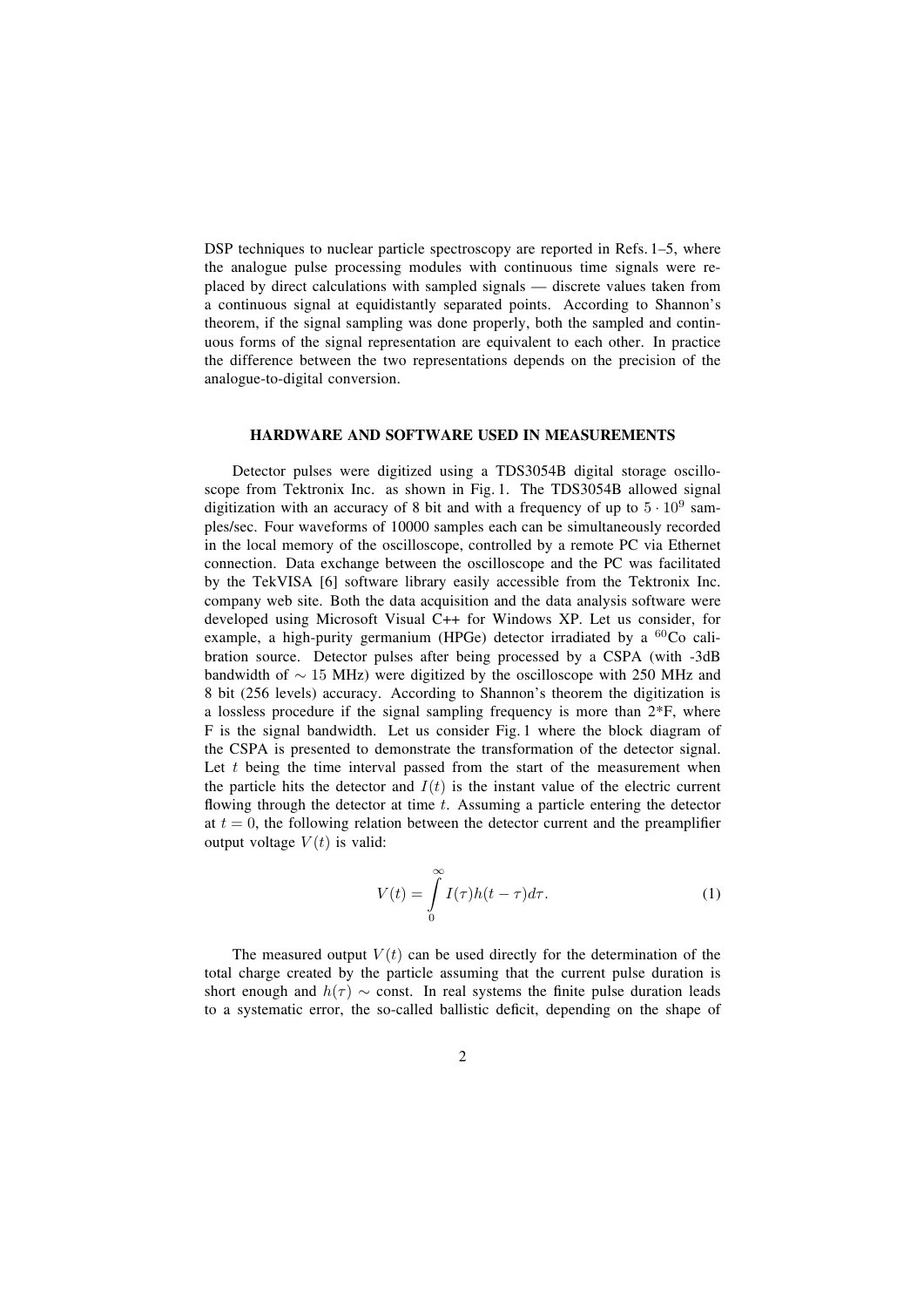

Fig. 1. Generalized block diagram of a charge-sensitive preamplifier along with the data acquisition system

 $I(\tau)$ . Thanks to digitization the solution of Eq. (1) with respect to  $I(\tau)$  becomes possible allowing a direct evaluation of the detector current and the total charge. Inversion of Eq. (1) yields:

$$
I(t) = \int_{0}^{\infty} V(\tau)H(t-\tau)d\tau.
$$
 (2)

As follows from Eq.  $(2)$ , the electric current flowing through the detector can be found if  $H(t)$  is a known function and  $V(t)$  has been measured. The function  $H(t)$  usually can be determined using a precision pulse generator in a separate measurement, and it is supposed to be a stable characteristic of a given preamplifier.

## **MAIN PROPERTIES OF SAMPLED AND CONTINUOUS SIGNAL REPRESENTATIONS**

We suppose that all functions in Eq. (2) and further on in this work are continuous functions of the argument and they belong to the functional space  $L_2$ (continuous functions, having continuous derivatives of first and second orders). However, the sampling procedure converts continuous functions into sequences of discrete numbers taken at equidistantly spaced points in time. Let us now consider the sampling procedure of the  $V(t)$  function in some detail, presuming that the sampling frequency is chosen to comply with the requirements of Shannon's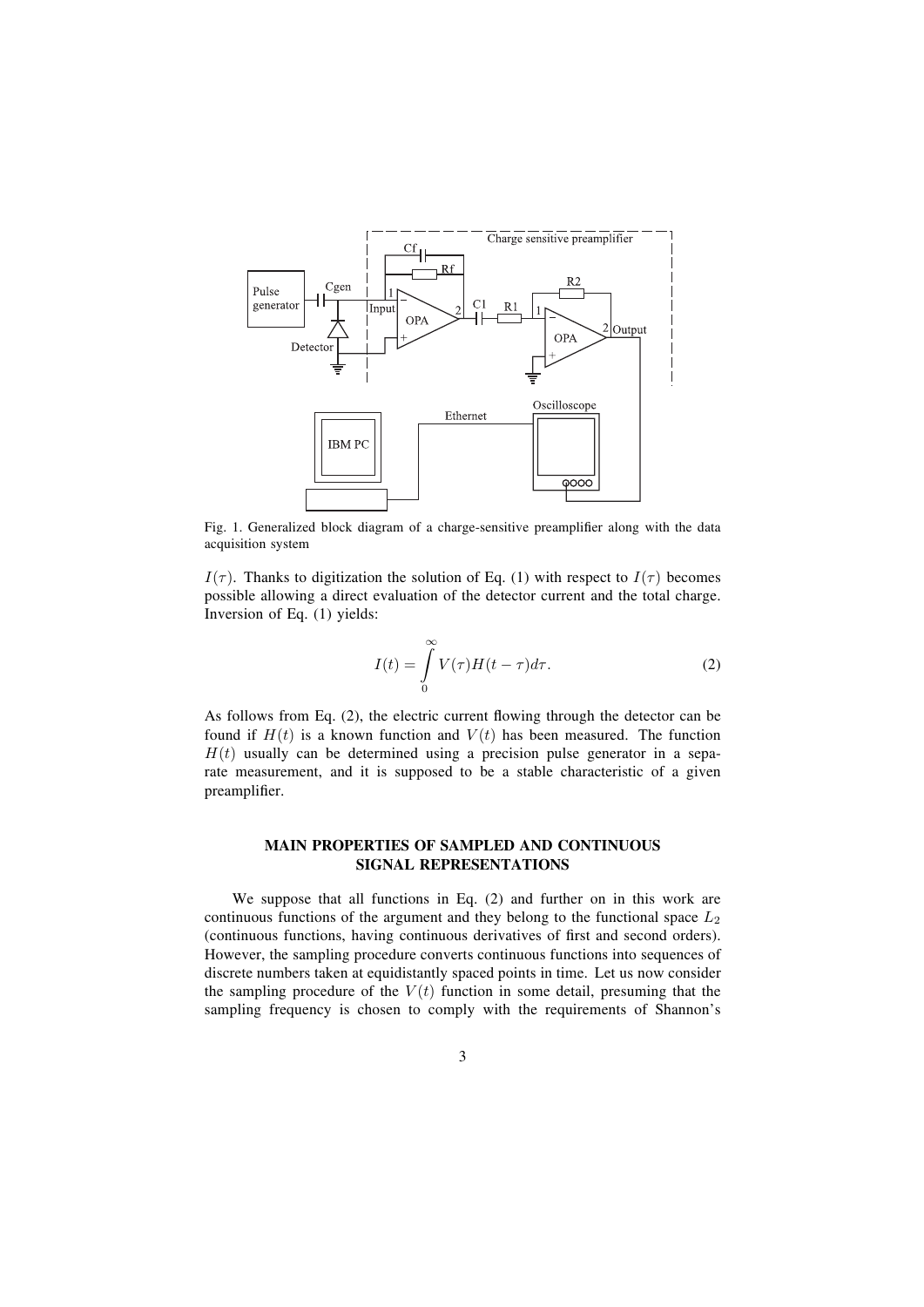theorem. In addition we assume a measurement is made with an ideal WFD taking an instant value of the signal with infinite resolution. Such kind of digitization cannot be realized in practice, but as it was shown in Ref. 7, the effects related to a noninstant conversion can be taken into account by the convolution of the instantly sampled signal with a kernel function well defined by the width of the time window needed for the analogue-to-digital conversion at the sampling point. A mathematical model of the ideal sampling can be represented with the following equation:

$$
V_S(t) = V(t)p(t) = V(t)\sum_{m=-\infty}^{\infty} \delta(t - \frac{m}{F_S}), m = ..., -2, -1, 0, 1, 2, ..., \tag{3}
$$

where,  $\delta(t)$  is Dirac's delta function. Application of the Fourier transform to Eq. (3) gives:

$$
\hat{V}_S(f) = \hat{V}(f) * \hat{P}(f) = \sum_{k=-\infty}^{\infty} \hat{V}(f + kF_S),
$$
\n(4)

where the symbol \* was used for the convolution operation and  $\hat{V}_S(f)$  is the Fourier transform of the function  $V_S(t)$ . Equation (4) represents the Fourier transform of the  $V_S(t)$  signal, which is a periodical repetition of  $\hat{V}_S(f)$  with a period of  $1/F<sub>S</sub>$ . If the sampling frequency is high enough to prevent spectrum overlap between adjacent periods, then each interval contains the exact copy of  $\hat{V}_S(f)$ . By multiplying Eq. (4) with the rectangular function  $\Pi(f)$  equal to 1 inside the interval  $[0, F<sub>S</sub>]$  and zero otherwise, one can obtain a function with the same Fourier transform as for  $V(t)$ . Finally, the following equation known as Shannon's equation, provides the rule for reconstructing the continuous signal from its samples:

$$
V_S(t) = \sum_{m = -\infty}^{\infty} V(\frac{m}{F_S}) sinc(F_S(t - \frac{m}{F_S})), \quad sinc(x) = \frac{\sin(\pi x)}{\pi x}.
$$
 (5)

It should be noted that  $sinc(x)$  is the Fourier transform of the rectangular function  $\Pi(f)$  which is usually called the window function. The  $sinc(x)$  function in turn is usually called the time resolution function. For practical applications, a Gaussian type window function, for example, is sometimes more preferable because of its nonoscillating behaviour. It should be noted that in practical applications always sampled functions are used in calculations. The continuous presentation of a sampled signal using Eq. (5) provides the means to increase the sampling frequency when it can be necessary for calculations with the waveforms.

The finite resolution of the WFD can be treated as an additional source of noise, called quantization noise. For example, the absolute accuracy of samples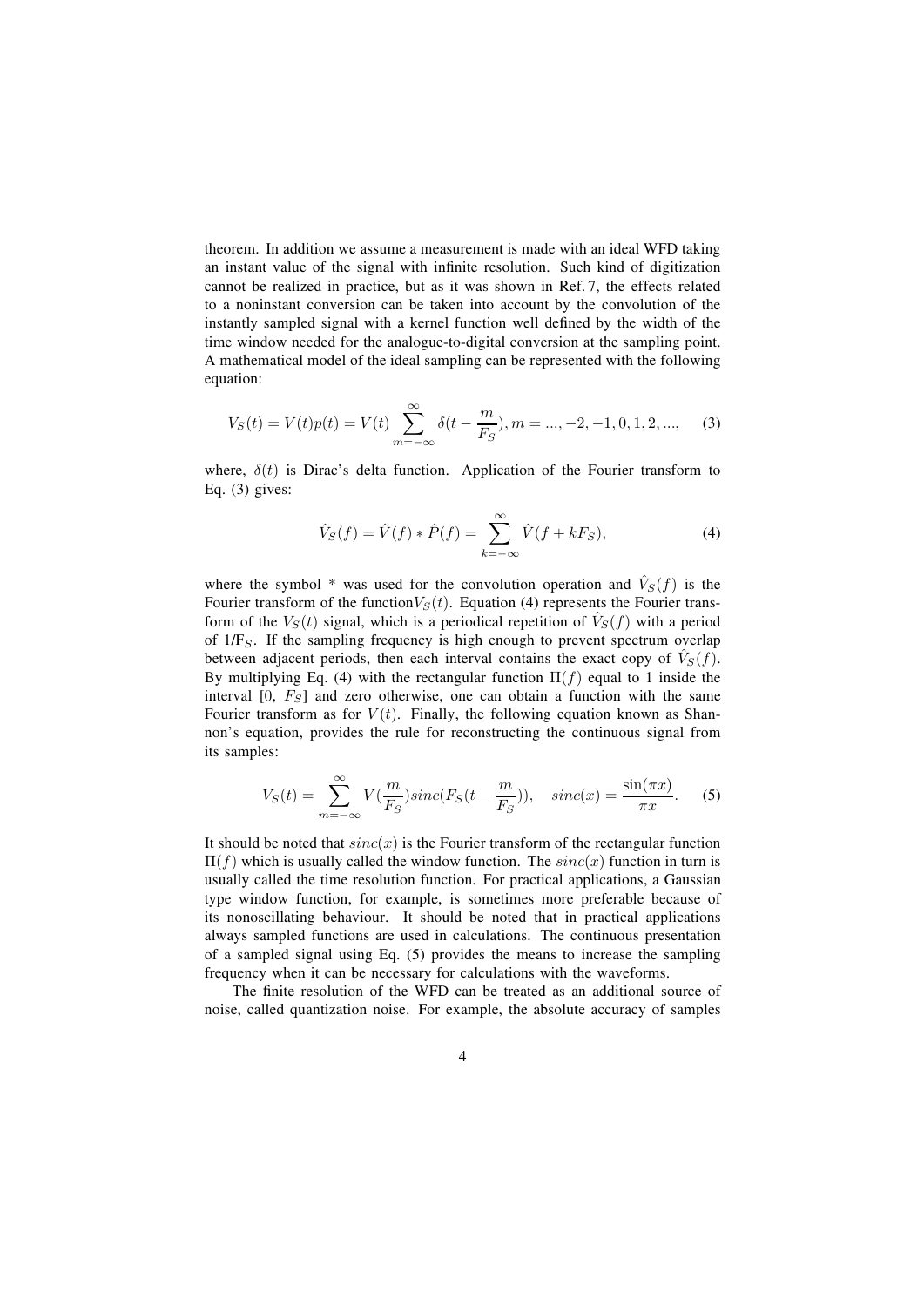$V(\frac{m}{F_S})$  taken by an eight-bit WFD in Eq. (5) is  $1/N$ , where  $N = 2^M$  is the number of quantization levels. Hence, each sample has a statistical error homogenoeusly distributed in the  $[0, 1/256]$  interval. If the investigated signal is a sine wave with amplitude slightly below the clipping range of the WFD, then the theoretical root mean square (RMS) signal to quantization noise ratio (SNR) measured within the Nyquist bandwidth according to Ref. 8 is given by:

$$
\text{SNR}_{dB} = 20 \log_{10} \left( \frac{\text{RMS}_{\text{Signal}}}{\text{RMS}_{\text{Noise}}} \right) = 6.02M + 1.76dB,\tag{6}
$$

where dB stands for decibel, and, when used with signals, is a dimensionless quantity that indicates the ratio of the signal RMS to the RMS of the noise. In practice, the fluctuation of the quantization level widths of a real WFD produces additional noise which can be taken into account as a reduction of the physical number of bits in accordance with the solution of the following equation taken from Ref. 8:

$$
ENOB = \frac{SNR_{Actual} - 1.76dB}{6.02}.
$$
\n(7)

The effective number of bits (ENOB) can be measured by stimulating the input of the WFD by a sine wave with the frequency compliant to the Nyquist criterion. Such a sine wave was applied to the preamplifier input as shown in Fig. 1. After a number of samples were collected, a least-squares fitting procedure was used to evaluate the actual SNR. Then ENOB was found using Eq. (7) and the WFD was considered as an ideal device with an ENOB not necessarily being an integer number. It should be noted, if Eq. (7) is used for a unipolar signal, then the ENOB value turns out to be one bit greater than calculated with a bipolar sine wave.

## **DESCRIPTION OF THE DIFFERENTIATION AND SHAPING ALGORITHMS**

Equation  $(1)$ , providing the relation between the preamplifier output signal and the detector current stimulated by the ionizing particle, can be used as a starting point for the determination of the particle's kinetic energy. In practice, the function  $h(t - \tau)$ can be represented analytically as:

$$
h(t-\tau) = \frac{1}{\alpha} \exp(-(t-\tau)/\alpha) \text{ for } t \ge \tau, \text{ and } h(t-\tau) = 0, \text{ for } t < \tau. \tag{8}
$$

The parameter  $\alpha$  is the decay time of the preamplifier and is in the range of 50– 100  $\mu$ s. A  $\delta$ -function-like current pulse applied to a charge sensitive preamplifier input produces according to Eq. (1) a step-like output signal with fast rise time and exponential decay time  $\alpha$  (see left part of Fig. 2). The height of the pulse is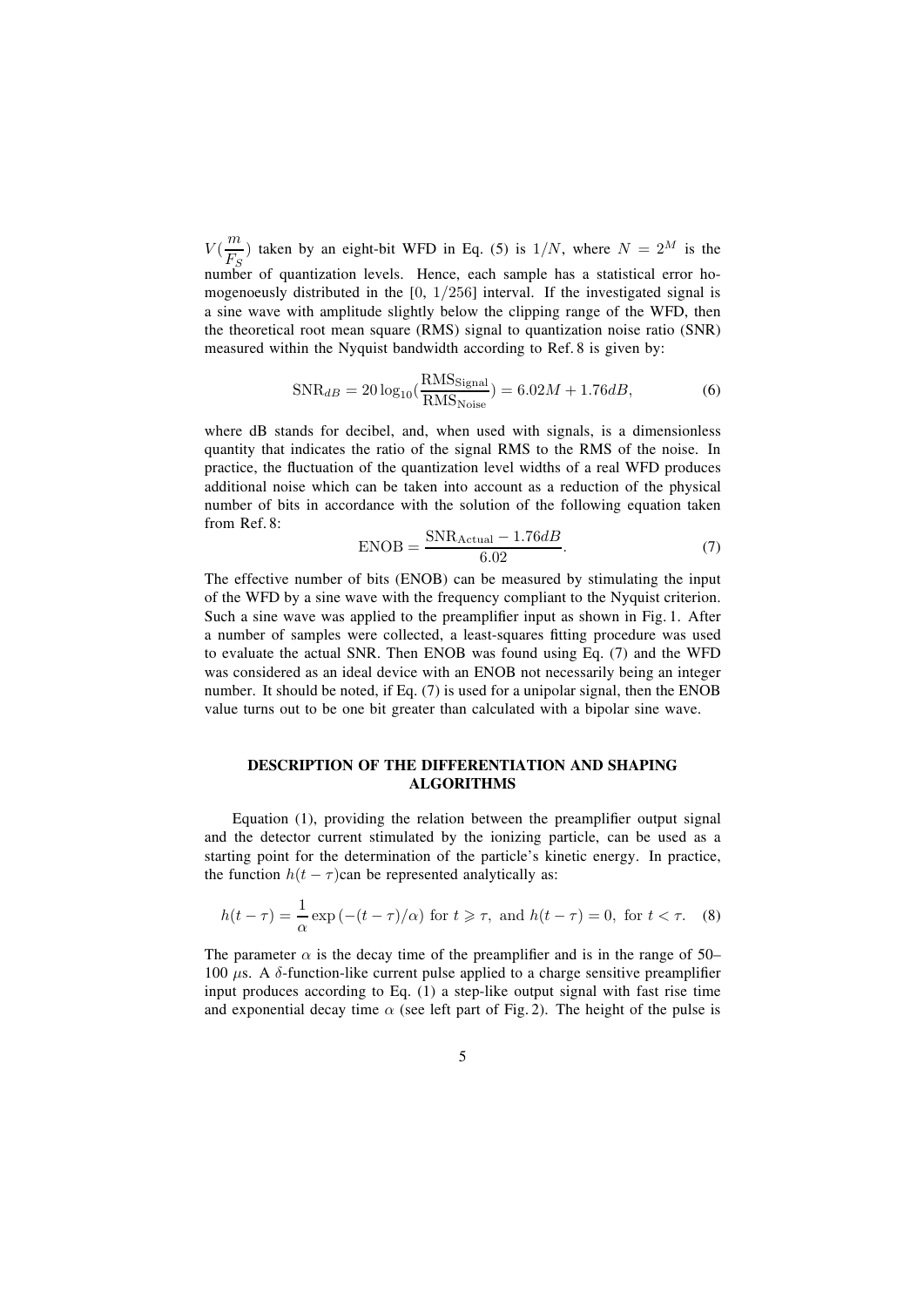

Fig. 2. Original signal  $V(t)$  (left part) and smoothed signal  $v(t)$  (right part) using Eq. (9)

proportional to the total charge composing the current pulse, hence to the kinetic energy of the ionizing particle. In the present measurement, the output signal of the preamplifier was digitized and stored for further off-line DSP analysis. As mentioned above, according to Shannon's theorem, sampled and continuous representations of the signal are equivalent to each other if the signal sampling was made correctly [5, 7]. Considering the transformation of Eq. (1) as follows:

$$
v(t) = \frac{1}{\sqrt{\pi \sigma^2}} \int_{0}^{\infty} V(\tau) \exp\left(-\frac{(t-\tau)^2}{2\sigma^2}\right) d\tau = \int_{0}^{\infty} i(\vartheta) h(t-\vartheta) d\vartheta, i(\vartheta) =
$$

$$
= \frac{1}{\sqrt{\pi \sigma^2}} \int_{0}^{\infty} I(\xi) \exp\left(-\frac{(\vartheta - \xi)^2}{2\sigma^2}\right) d\xi, \quad (9)
$$

one finds that Eq.  $(9)$  is the smoothed version of Eq.  $(1)$  with the following smoothing filter kernel function  $S(\tau) = \frac{1}{\sqrt{\pi \sigma^2}} \exp(-\frac{\tau^2}{2\sigma^2})$ . A smoothing on the right-hand side of Eq. (1) is necessary for noisy signals to prevent large fluctuations in the solution, but it is not strictly required. The effect of filtering is demonstrated in Fig. 2, where both signals representing  $v(t)$  and  $V(t)$  are given for comparison. A smoothed function  $i(t)$  for the detector current can be found from Eq. (9) using the following recursive expression representing a differentiation

$$
i_k = \lambda \nu_k - \nu_{k-1}, k = 0, 1, 2, \dots N,
$$
\n(10)

where  $i_k = i(t_k)$ ,  $\nu_k = \nu(t_k)$  are values taken at the sampling points  $t_k$ ,  $i_0 = 0$ , and  $\lambda = \exp(1/\alpha)$  is defined by the used preamplifier. The time dependence of the detector current found with the help of Eq. (10) is shown in Fig. 3. Integrating this current signal over time according to expression

$$
Q(t) = \int_{0}^{t} i(\vartheta)d\vartheta, \qquad (11)
$$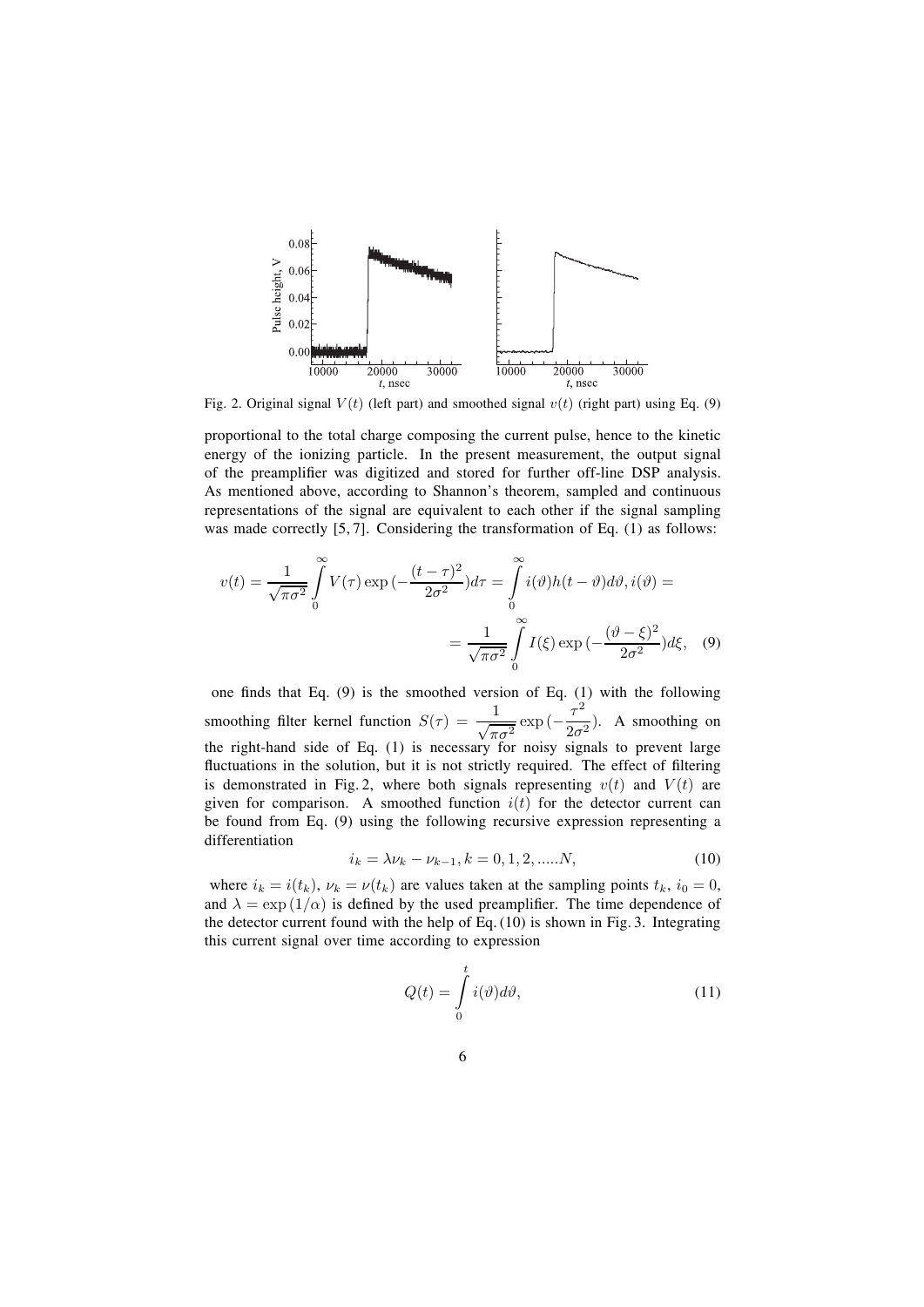

Fig. 3. Current pulse  $i(t)$  found as the solution of Eq. (9) using the recursive Eq. (10)



Fig. 4. Signal  $v(t)$  and the solution of Eq. (11)  $Q(t)$ . The ballistic deficit value can be seen as the difference at the peaking points of the two signals

leads to the total charge flown through the detector as the peak value of the step pulse  $Q(t)$ . Both  $Q(t)$  and  $\nu(t)$  are presented in Fig. 4 for demonstrating the «ballistic deficit» that can be seen as the difference between the two signal peaks (this is difficult to see). In the optimal analogue signal processing procedure [8, 9], the signal  $Q(t)$  first passed the C-R (circuit consisting of a serially linked capacitance — C and a resistance — R as shown in the left-hand side of Fig. 5) differentiator with the transfer function as follows:

$$
Df(\tau) = \delta(\tau) - \frac{1}{A} \exp\left(-\frac{\tau}{A}\right),\tag{12}
$$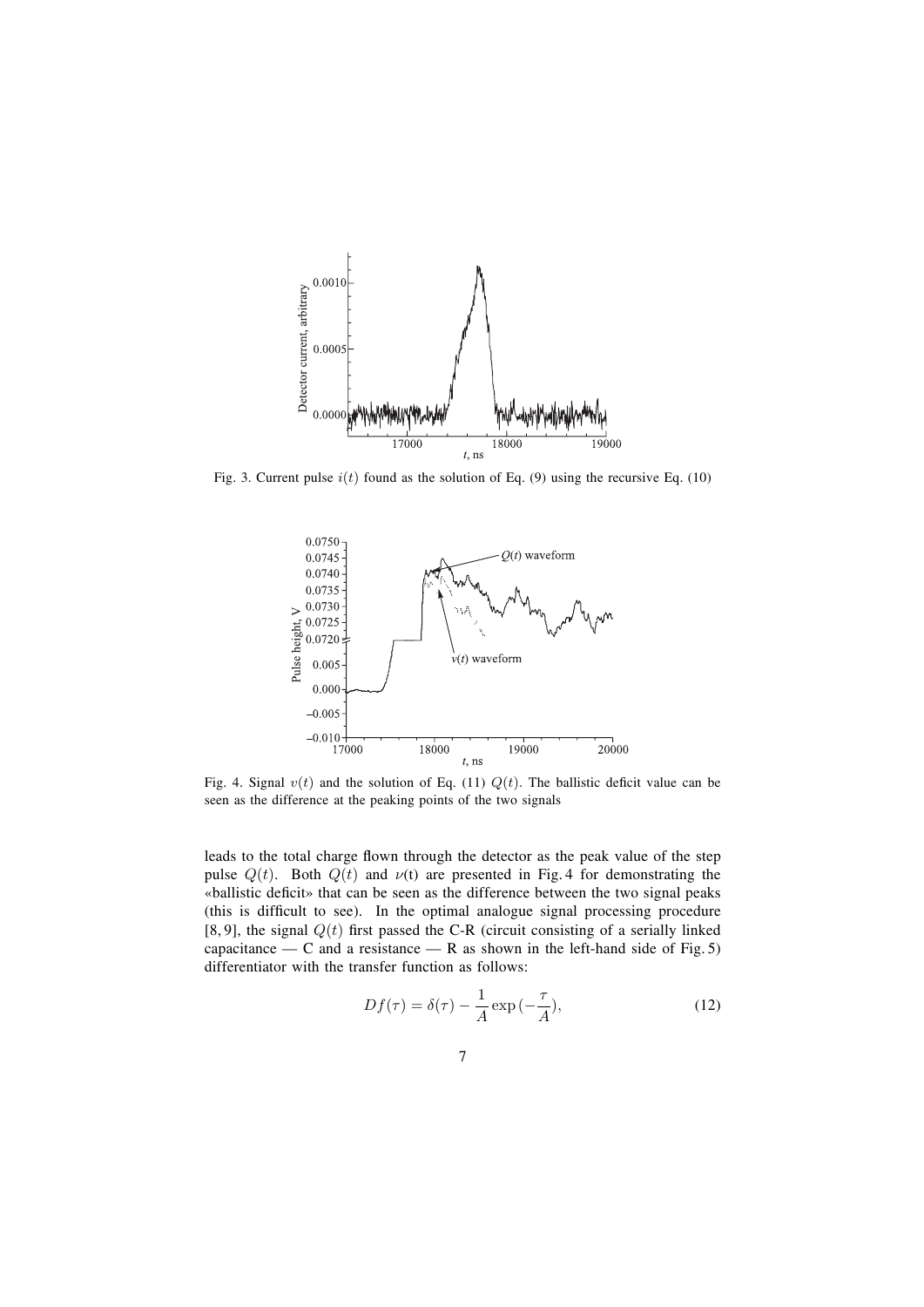

Fig. 5. Differentiating (a) and integrating circuits (b) made of a resistor and a capacitor

where  $\delta(\tau)$  is Dirac's delta-function and A is a shaping constant. Usually differentiation is followed by  $3-4$  successive R-C (circuit consisting of a serially linked resistance — R and a capacitance — C as shown in the right side of Fig. 5) integrations with the following transfer function

$$
Int(\tau) = \frac{1}{A} \exp\left(-\frac{\tau}{A}\right).
$$
 (13)

After differentiation, the step-like function is transformed into an exponential decay function with the peak value proportional to the total charge value collected on the detector electrode. Successive integrations are needed to improve the signal-to-noise ratio resulting in an almost Gaussian shaped pulse. Historically, signal processing using Eqs. (12) and (13) was derived by optimization of the SNR using signal filtering after differentiation  $[8]$ . The following equation provides the mathematical description of the transformations (12) and (13):

$$
V^{\text{Out}}(t) = \int_{0}^{t} \frac{dV^{\text{In}}(\tau)}{d\tau} W(t-\tau) d\tau =
$$
  

$$
= V^{\text{In}}(t)W(0) - \int_{0}^{t} V^{\text{In}}(\tau) \frac{dW(t-\tau)}{d\tau} d\tau.
$$
 (14)

For example, it can be easily verified that the convolution of  $\frac{dV^{\text{In}}(t)}{dt}$  with the weighting function

$$
W(\tau) = \frac{1}{A} \exp\left(-\frac{\tau}{A}\right) \tag{15}
$$

is equivalent to the transformations given by Eqs. (12) and (13). The peak value of  $V^{\text{Out}}(t)$ , corresponding to the total measured charge of the ionizing particle, is proportional to the particle's kinetic energy. Changing the weighting function $W(t)$  one can obtain different signal shape and signal processing schemes optimized for a particular experiment, and may be chosen as a compromise between counting rate and resolution. One can verify the validity of the following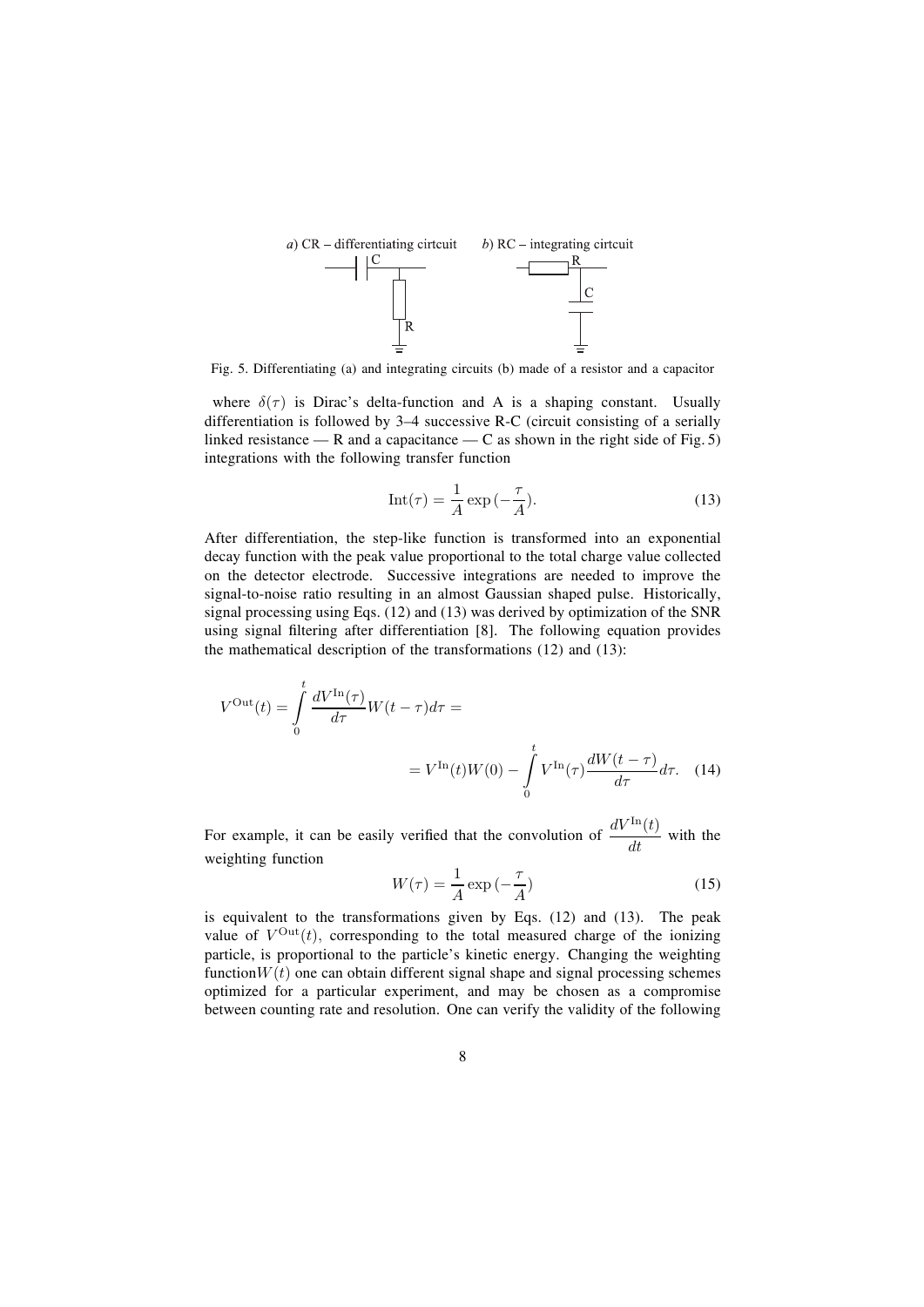transformation:

$$
V^{\text{In}}(t)W(0) - \int_{0}^{\infty} V^{\text{In}}(\tau) \frac{dW(t-\tau)}{d\tau} d\tau = V^{\text{In}}(t) - \int_{0}^{\infty} V^{\text{In}}(\tau) \frac{dW(t-\tau)}{d\tau} d\tau.
$$
\n(16)

Using the substitution

$$
V_k^{\text{In}} = V^{\text{In}}(k\Delta), V_k^{\text{Out}} = V^{\text{Out}}(k\Delta) \text{ and } V_k^{\text{Int}} = \int_{0}^{\infty} V^{\text{In}}(\tau) \frac{dW(k\Delta - \tau)}{d\tau} d\tau
$$

one can get the following relations from Eq. (16):

$$
V_{k+1}^{\text{Int}} = V_k^{\text{Int}} \times A + V_k^{\text{In}}, V_k^{\text{Out}} = V_k^{\text{Int}} - V_k^{\text{In}}.
$$
 (17)

Applying N subsequent integrations using relation  $V_{k+1}^{\text{Int}} = V_k^{\text{Int}} \times A + V_k^{\text{In}}$ , where at each next step the output signal from the previous step is treated as the input signal for the next step, is identical to passing of the signal through a CR-RC<sup>n</sup> filter. Figure 6 illustrates how a step like pulse is transformed when passed through the CR-RC<sup>4</sup> filter. For a trapezoidal filter as shown in Fig. 7 the following recursive expression was obtained:

$$
V_{k+1}^{\text{Out}} = V_k^{\text{Out}} - (V_{k-T+1}^{\text{In}} + V_{k-T-A}^{\text{In}} - V_{k-1}^{\text{In}} + V_{k-2T+1-A}^{\text{In}}),\tag{18}
$$

where the meaning of constants A, T is indicated in Fig. 7. The output pulses of the CR-RC<sup>4</sup> (A = 4000 ns) and trapezoid filters (T = 4000 ns, A = 800 ns) are



Fig. 6. Passage of a step-like pulse through the  $CR-RC<sup>4</sup>$  filter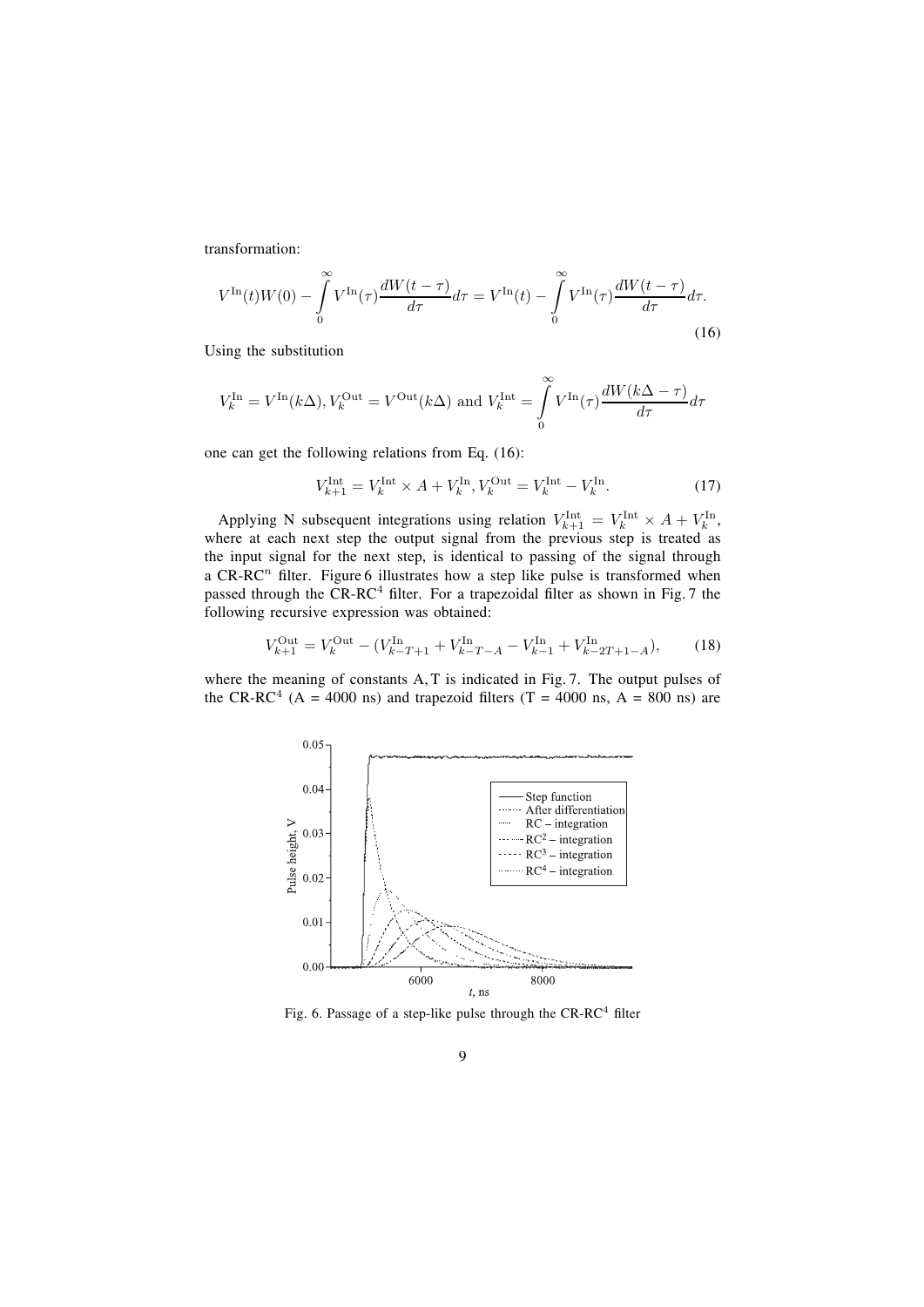

Fig. 7. Illustration of the trapezoidal filter shape. Inside the interval [-T,-A] the filter has positive slope, inside the interval [-A, A] the slope has positive parameters and slope has negative inside the interval [A, T]





Fig. 9. Output pulse of the trapezoidal filter when a step-like pulse is applied to the input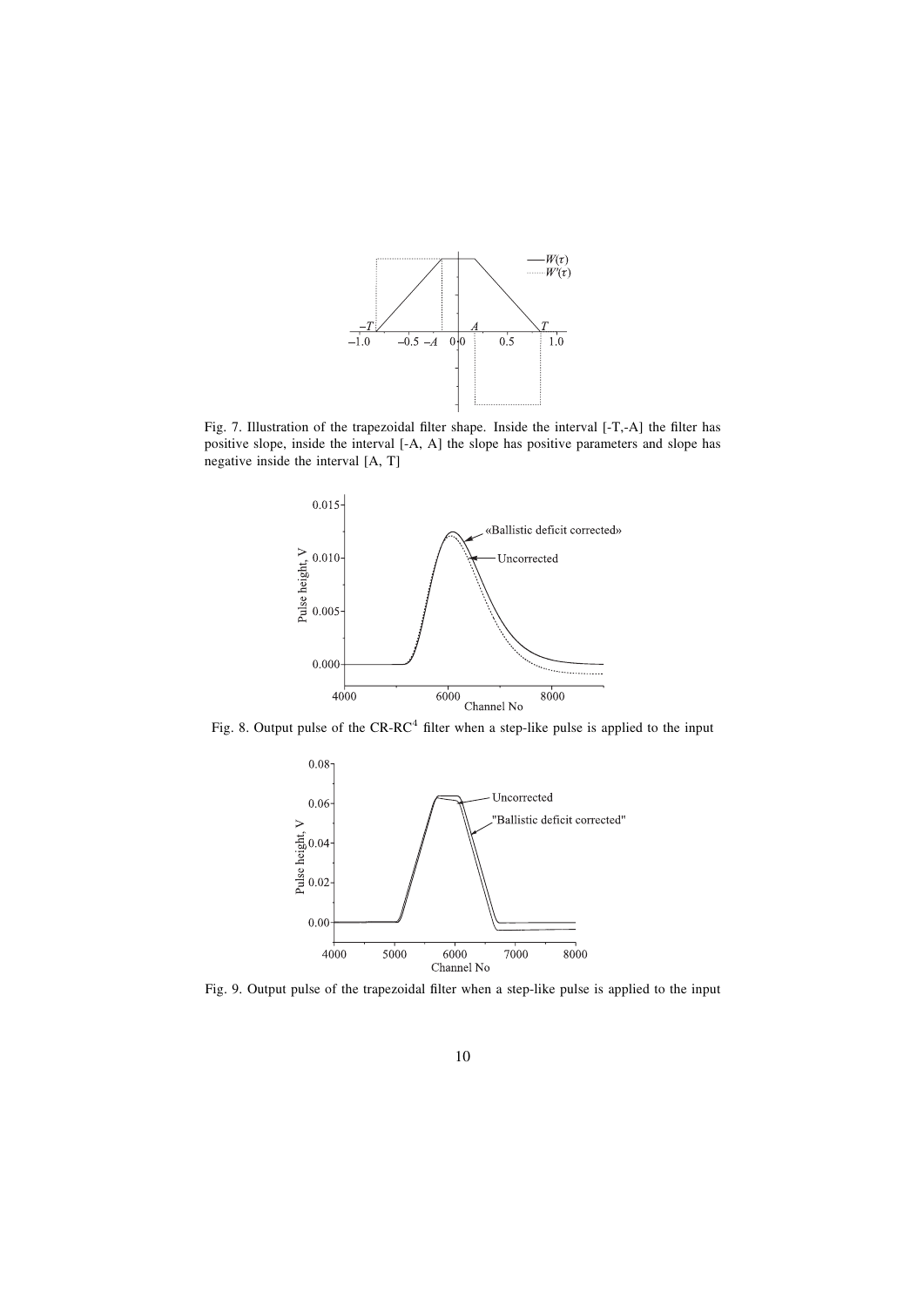shown in Figs. 8 and 9, respectively. As an example, a pulse height distribution for a <sup>60</sup>Co source using a HPGe as detector and the oscilloscope, presented in Fig. 10, is acquired using the  $CR$ - $RC<sup>4</sup>$  shaping algorithm. The resolution was found to be 2.15 keV. It should be noted that the activity of the source was not high enough to create a considerable pile-up rate in order to investigate the influence of the source intensity on the quality of the implemented signal processing. Therefore, a special procedure was developed to verify the effectiveness of the pile-up elimination algorithm on the quality of the obtained pulse height distributions.



Fig. 10. Energy spectrum constructed from waveforms acquired during a measurement with a <sup>60</sup>Co calibration source

## **INVESTIGATION OF PILE-UP ELIMINATION SCHEME**

The measurement procedure considered above works well for isolated pulses, i.e., pulses separated from each other by a distance longer than the width of the response of the  $CR-RC<sup>n</sup>$  or trapezoidal filter to the unit step pulse. In practice, complete pulse isolation cannot be realized and as a result some pulses were distorted by pile-up. To prevent the measured spectrum degradation, a special pile-up elimination procedure was developed and implemented in measurements. First, the output signal of the charge-sensitive preamplifier was converted to a current pulse using Eq. (10). According to the used data acquisition scheme, the pulse triggering the acquisition hardware was located at a fixed position of the waveform called trigger position. If an additional pulse was detected at the distance less than  $\pm L$ , then the acquired waveform undergoes the pile-up elimination procedure illustrated in Fig. 11. The area occupied by the detected pile-up pulse in the waveform (right-hand part of Fig. 11) was forced to zero and then the target pulse height was calculated using pulse processing with the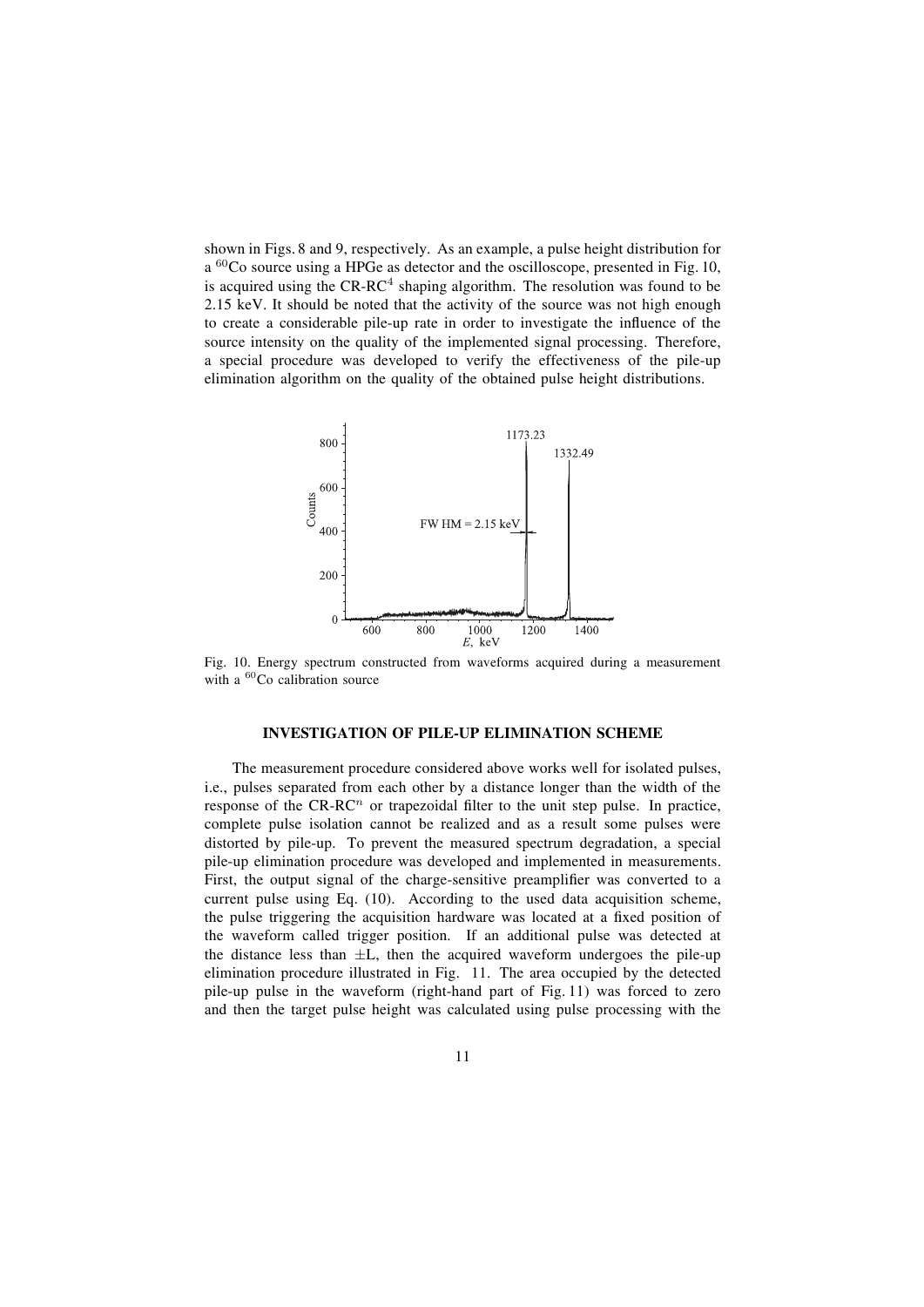$CR-RC<sup>4</sup>$  or the trapezoidal shaping as was described in the previous paragraph. Unfortunately, even though forcing the area in the vicinity of the analyzed pulse to zero does not affect the pulse itself, it influences the noise, eventually degrading the resolution of the spectrometer. Obviously, the scale of such an influence can be investigated by comparing the spectrometer resolution, when pile-up flagged waveforms are completely excluded from the analysis, with the resolution, when the pile-up elimination scheme was implemented. As was mentioned above at the available source intensity, almost 100% of the acquired events were free of pile-ups. Therefore pile-up pulses were simulated by forcing of the average signal width time interval to zero and the resolution was compared with the resolution measured with undisturbed waveforms. The distance between the analyzed pulse and the simulated pile-up was fixed to a certain value and the entire acquired data set was analyzed to determine the resolution for the 1.173 MeV line of the  $60Co$  source. The procedure was repeated with different distances between the pulse and the simulated pile-up, and the dependence of the resolution on the distance was measured and plotted in Figs. 12 and 13 for the  $CR-RC<sup>4</sup>$  and for the trapezoidal filters, respectively.

The degradation of the spectrometer resolution as shown in Figs. 12 and 13 is stipulated by the distortion of the electronic noise, when the pile-up elimination



Fig. 11. The sequence of steps in pile-up elimination using a current pulse waveform starts from pile-up detection as shown in the upper left figure. Elimination of the second current pulse is demonstrated in the upper right figure. The lower two figures illustrate the conversions of the  $Q(t)$  waveform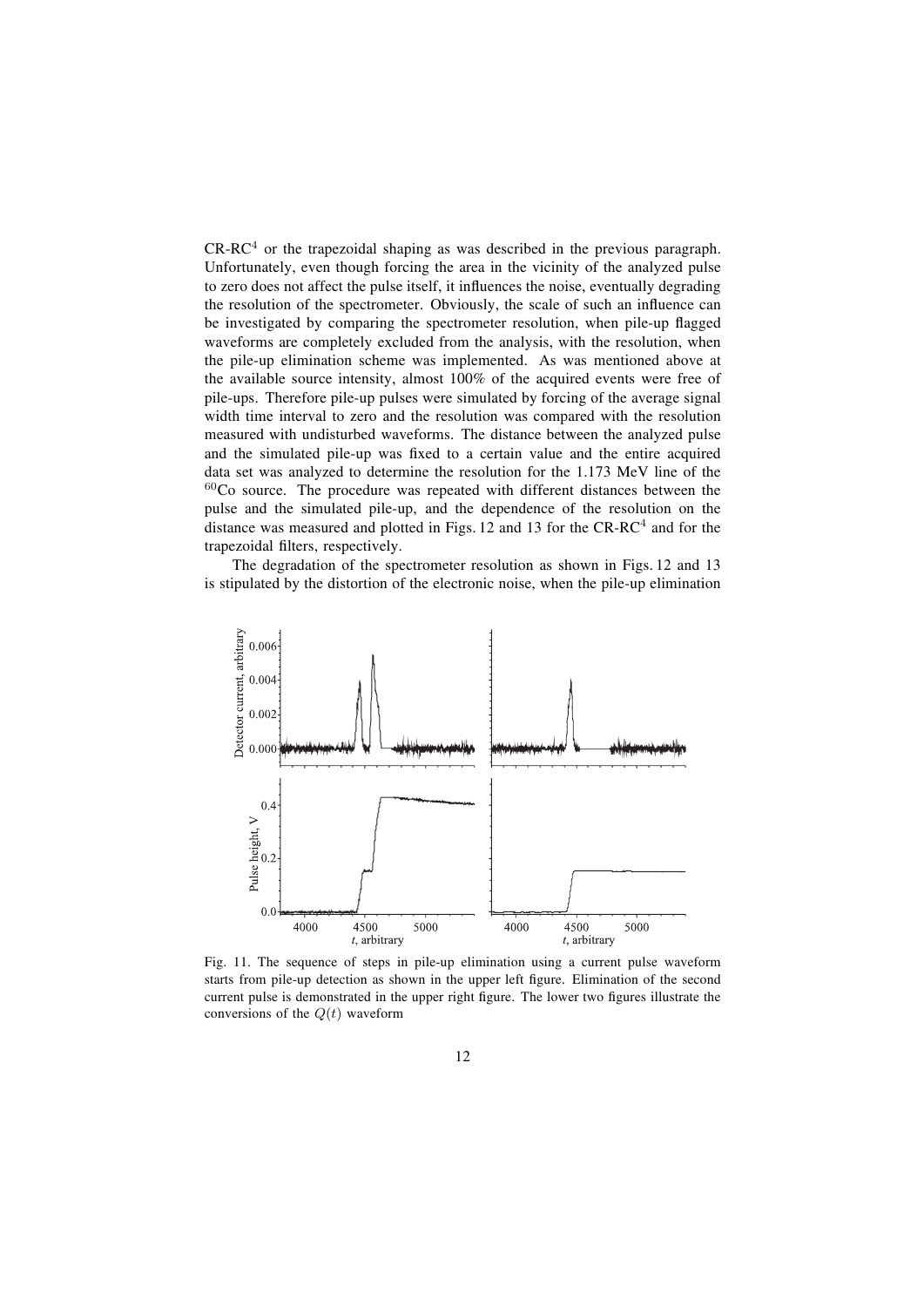

Fig. 12. Resolution as a function of the distance between the original pulse and the simulated pile-up pulse for the CR- $RC<sup>4</sup>$  filter



Fig. 13. Resolution as a function of the distance between the original pulse and the simulated pile-up pulse for the trapezoid filter

scheme is implemented. In real measurements pile-up pulses also cause degradation of resolution and one might raise the question about the relation between these two effects. It should be noted that the resolution degradation in the case of using the described pile-up elimination scheme depends on the distance between pulses and at the minimum distance (when pulses still can be treated as separate) it is  $\sim$  3 times (for trapezoidal filter) lower than for isolated pulses. Such degradation, however, can be controlled by the software, and therefore the experimentalist can make a choice between the counting rate and the resolution in his measurement.

For fission fragment mass spectroscopy, the double back-to-back Frischgridded ionization chamber has an intrinsic energy resolution of ∼ 600 keV [10]. The contribution of the electronic noise to this value measured with the help of a precision pulse generator was found to be ∼ 50 keV. Taking into account the results of the HPGe detector measurements, one can expect almost no degradation of the resolution for fission fragment spectroscopy when the pile-up elimination scheme will be implemented. This conclusion can open new perspectives for fission fragment mass and kinetic energy measurements of targets with high intrinsic alpha radioactivity such as  $^{239}$ Pu,  $^{241}$ Am,  $^{245}$ Cm because the pile-up elimination scheme does not significantly influence the final energy resolution of the spectrometer.

#### **DIGITIZATION, SAMPLING NOISE AND NUMBER OF BITS**

The measurement was performed using a high purity germanium (HPGe) detector and the TDS3054B oscilloscope ( $ENOB = 6.2$ ) as the waveform digitizer. The energy resolution determined from the spectrum being 2.15 keV FWHM for the 1.173 MeV line of the  ${}^{60}Co$  source was achieved with an RC-CR<sup>4</sup> shaping.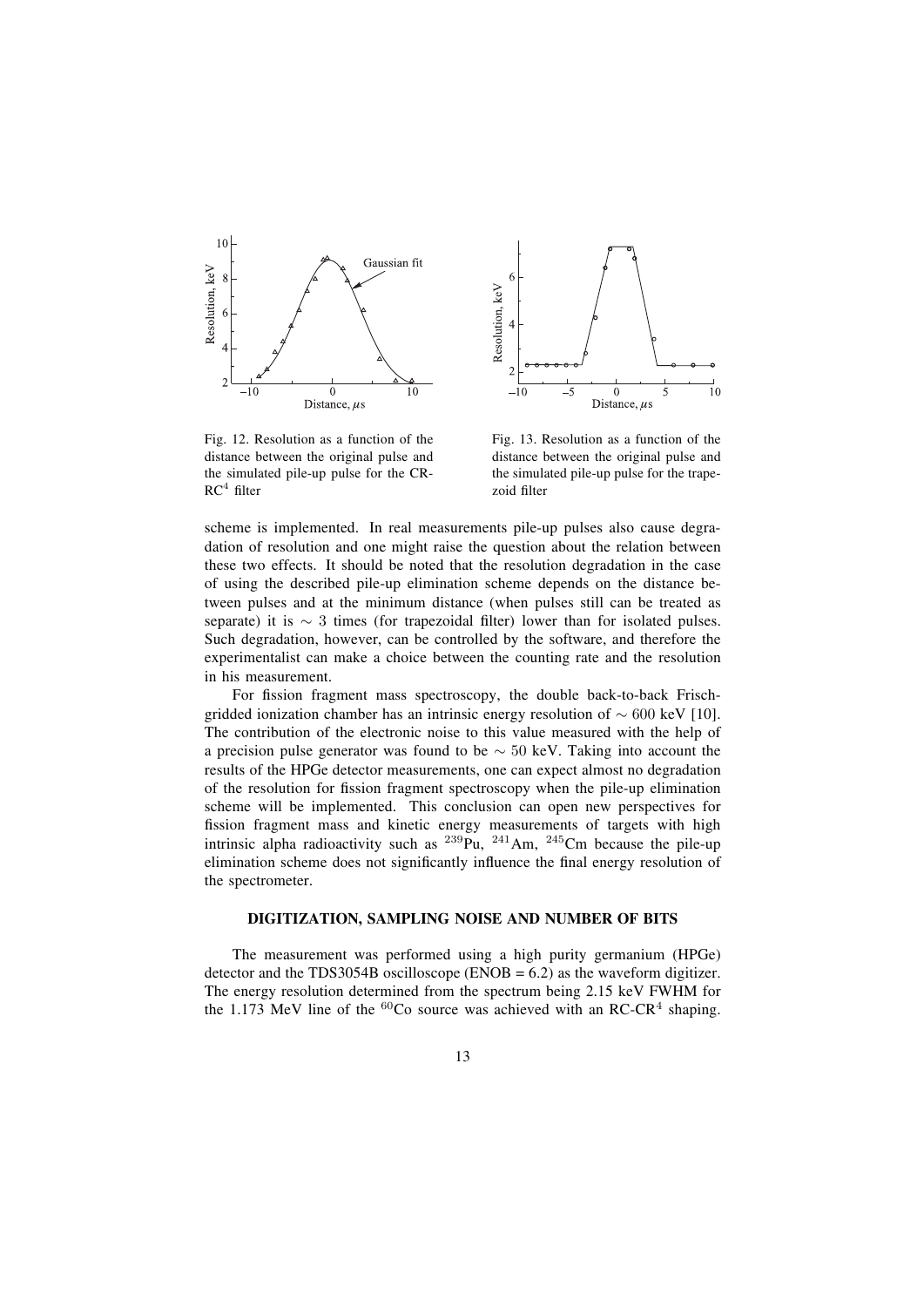The parameter  $A = 4000$  ns was chosen both for differentiator (Eq. 12) and integrator (Eq. 13). For comparison the procedure described in Ref. 11 was implemented for the analysis of the same data set, where the pulse height was calculated as the difference between values averaged in two windows of the same width selected at the fixed position and symmetrically in respect to the step. From calculation point of view, the last procedure seems similar to the trapezoidal filtering considered above. The difference is that in the analysis with a trapezoidal filter the maximum value of the difference is selected between sequential values calculated for moving windows, but the procedure of Ref. 11 gives the difference at a predefined point, which cannot guarantee the maximum for any waveform. Using widths of both windows of 10000 ns selected symmetrically in respect to the trigger position, a FWHM of 2.90 keV for the 1.173 MeV line of the  ${}^{60}Co$ source was obtained, which is more than 40% worse than in the analysis with a trapezoidal filter. The first reason of degradation of the resolution is that the procedure described in Ref. 11 does not guarantee the best SNR value according to Ref. 12 (the best SNR can be achieved at the peak of the filtered signal). The second reason is that the present filtering procedure, in contrary to the procedure with fixed positions of the windows, utilizes the full dynamic range of the signal including its rising edge. Apparently, a signal dynamic range limitation reduces the ENOB of the WFD increasing the sampling noise. Comparison of different signal processing results are summarized in the Table, where the resolution is determined both for signals from the gamma source and for fixed pulse height signals from the precision pulse generator.

As can be seen, the energy resolution of a spectrometer based on HPGe detectors depends on electronic noises which can be considered as parallel and serial white noise generators at the input of the preamplifier [12]. For the considered digital spectrometer, additional sampling noises introduced by the WFD should be taken into account, too. The sampling and electronic noises are obviously uncorrelated and their effect on the detector resolution is additive. As was mentioned above the definition of ENOB according to Eq.  $(7)$  includes both sampling and apparatus generated (differential nonlinearity, missing codes, temperature drift, of the analogue-to-digital converter, etc.) fluctuations, which also can be considered as noises. Let us consider a step pulse applied to the preamplifier input using a pulse generator shown in Fig. 1. Assuming unity pulse height at the output of the preamplifier and presuming that the noises being homogeneously distributed random functions with ENOB at the input of the spectrometer, one can determine the SNR improvement after passing the digital SFA using the following equation from Ref. 13

$$
S_y(f) = |W(f)|^2 S_x(f), s_y(t) = \int_0^\infty w(t - \chi) s_x(\chi) d\chi,
$$
 (19)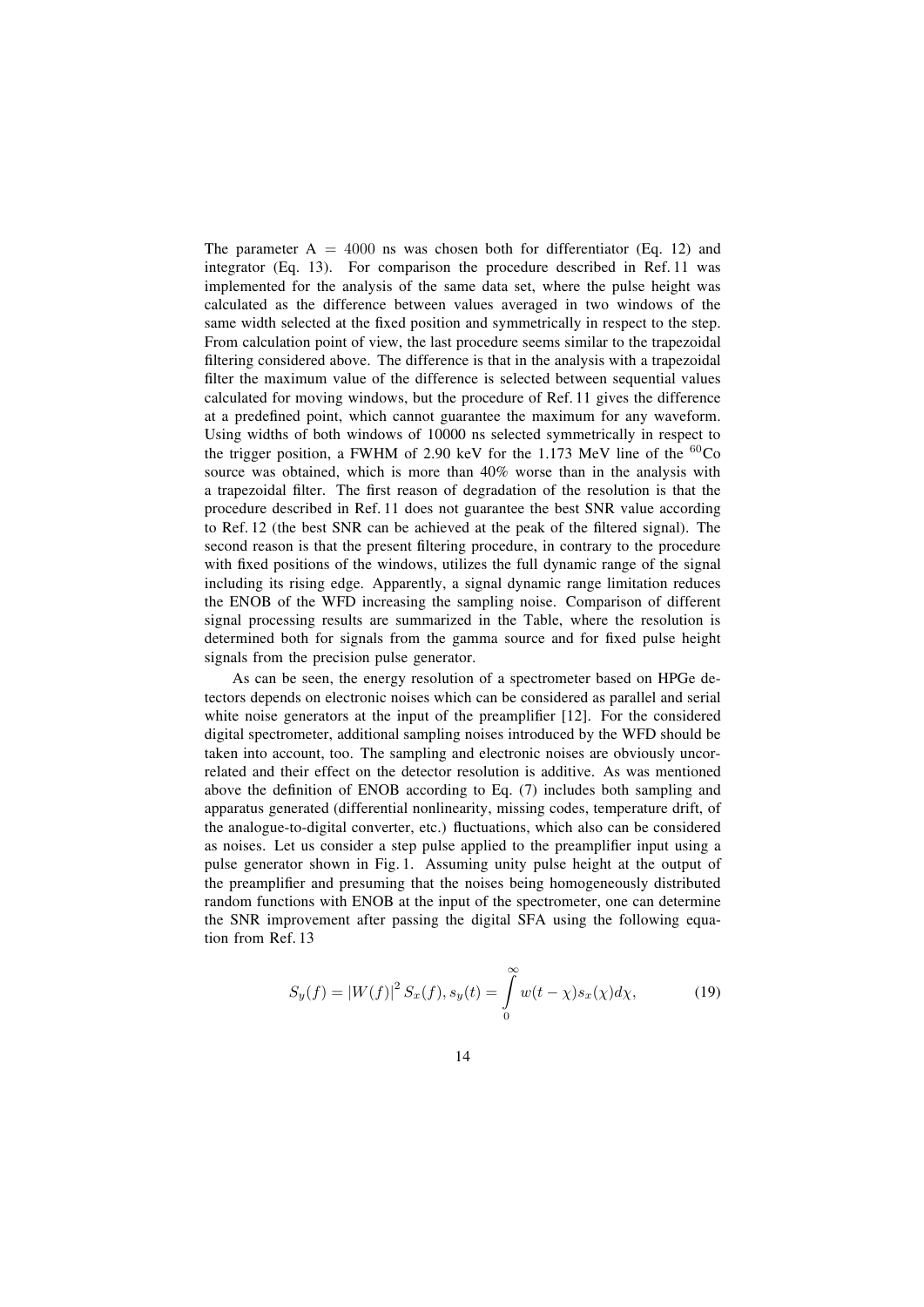$S_x(f)$  and  $S_y(f)$  are supposed to be power spectra of the input  $s_x(t)$  and the output  $s_y(t)$  signals, respectively, and  $W(f)$  is the frequency response function of the spectrometer. Equation. (19) can be used both for the noise and the signal power spectrum transformation after passing the SFA with the weighting function  $w(t)$ .

$$
w(t) = \frac{1}{2\pi} \int_{0}^{\infty} W(f) \exp(i2\pi ft) df, W(f) = \int_{0}^{\infty} w(t) \exp(-i2\pi ft) dt,
$$
 (20)

$$
s_y(t) = \frac{1}{2\pi} \int_0^\infty S_y(f) \exp(i2\pi ft) df, s_x(t) = \frac{1}{2\pi} \int_0^\infty S_x(f) \exp(i2\pi ft) df.
$$
 (21)

For example, the step-like pulse  $v_x(t) = 1 - \exp(-\frac{t}{\tau})$  having an exponentially rising front edge has the frequency dependent power spectrum:

$$
|V_x(f)|^2 = \sqrt{\frac{2}{\pi}} \frac{\tau}{1 + 4\pi^2 f^2 \tau^2}.
$$
 (22)

Due to the uniform noise power spectrum of the noises the SNR for the  $v_x(t)$  has a frequency dependence given by Eq. (22). Such a dependence can be reduced by the appropriate choice of the weighting function  $W(f)$ , being the optimal weighting filter. Detector pulses have variable shape, which makes the frequency power distributions different for different pulses. That is why the realization of the matched [14] filter is practically impossible in analogue signal processing. Availability of every signal waveform, in principle, creates the conditions for a matched filter (matched filter has the target signal as the kernel of the filter) to be implemented for each individual pulse in the DSP analysis. The matched filter is optimal in the sense that the top of the peak is farther above the noise than can be achieved with any other linear filter. The practical realization of the matched filter stipulates for the FFT algorithm implementation making data analysis program very complicated and therefore impractical. It should be noted that for many applications the RC-CR<sup>n</sup> filter is as close to the matched filter as larger the difference between signal raise and the exponential fall times gets. The quality of different filters can be compared by measuring the SNR (or the energy resolution) of the pulses stimulated by particles with a fixed energy. In practice the SNR determination can be performed using the measured value for the FWHM of the mono-energetic gammas (or using the precision pulse generator) for different weighting functions implemented in digital SFA. The output pulse height at the preamplifier output, when measuring the signal from a generator, was chosen to be approximately 150 keV higher than the 1173 keV  ${}^{60}Co$  source line. Results of measurements are presented in the Table and show the same result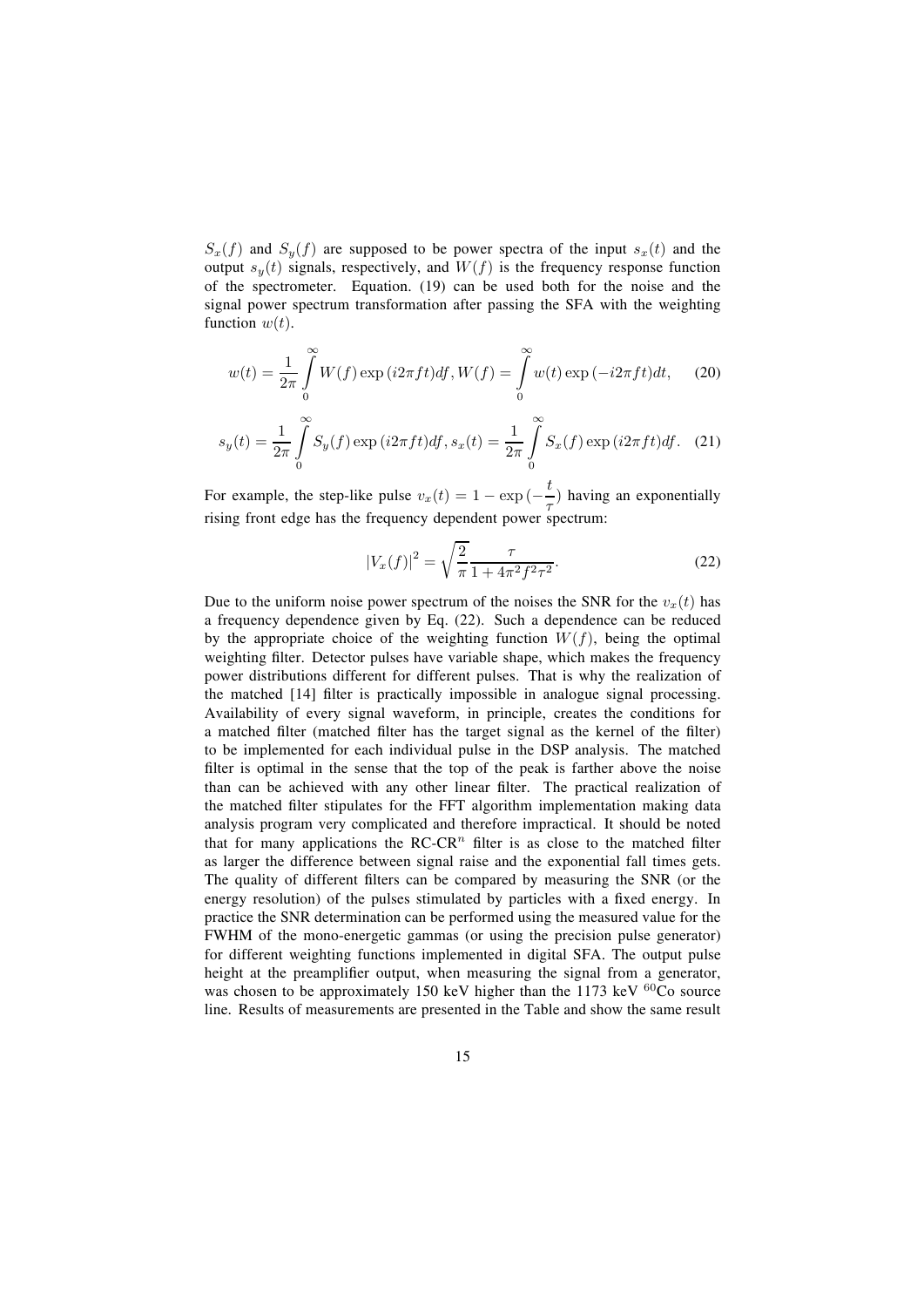for a generator pulse analyzed with the  $CR$ - $RC<sup>4</sup>$  and the trapezoidal filters which are smaller than the resolution of the <sup>60</sup>Co  $\gamma$ -ray line presented in the last row.

| Filter      | Res. measured with high         | Resolution of (1173.2 keV)               |
|-------------|---------------------------------|------------------------------------------|
|             | precision pulse generator [keV] | line [keV]                               |
| $CR-RC4$    | 1.40                            | 2.15 («ballistic deficit» corrected)     |
| Trapezoidal | 1.40                            | 2.20 («ballistic deficit» corrected)     |
| Ref. [11]   | 2.00                            | 2.90 («ballistic deficit» not corrected) |

**Energy resolution for different SFA measured using the pulse generator and a** <sup>60</sup>**Co source**

Calculating the SNR for signals after passing the SFA one can raise the question how it became possible to obtain a precision of 1.4 keV using a WFD having only 6.2 ENOB. The answer is given by considering the right-hand part of Eq. (19) showing the noise transformation after passing an SFA with a weighting function  $w(t)$ . According to this relation, each sample of the output signal  $s_y(t)$  was made of the sum of the samples of the input signal  $s_x(t)$  weighted by the  $w(t)$ . Therefore the statistical accuracy of the output signal improved in proportion to the square root of the number of samples of the output signal involved in the calculation, which is proportional to the width of the weighting function  $w(t)$ . With a sampling frequency of 250 MHz and with a width of the weighting function of  $\sim 10$  µsec used in the data analysis with a RC-CR<sup>n</sup> – SFA ∼ 2500 samples of the input function were used to calculate one sample of the output function giving an improved SNR by a factor of 50. The authors of Ref. 3 called this improvement the «bit gain factor» comparing the WFD based spectrometer with a conventional peak sensing ADC based analogue spectrometer. Following that approach, the spectrometer used in the present work had the same SNR as a 11.84 bit conventional peak sensing ADC.

### **CONCLUSIONS**

Signal processing algorithms developed in this work were provided as recursive computational procedures that can be effectively used for computation. Comparison of developed algorithms with that described in literature showed almost 40% improvement of the resolution in high resolution gamma-spectroscopy. From the sampled waveform of a detector signal amplified by a charge-sensitive preamplifier the detector current signal was first reconstructed and was used for pile-up elimination and true ballistic deficit correction of the detector charge. The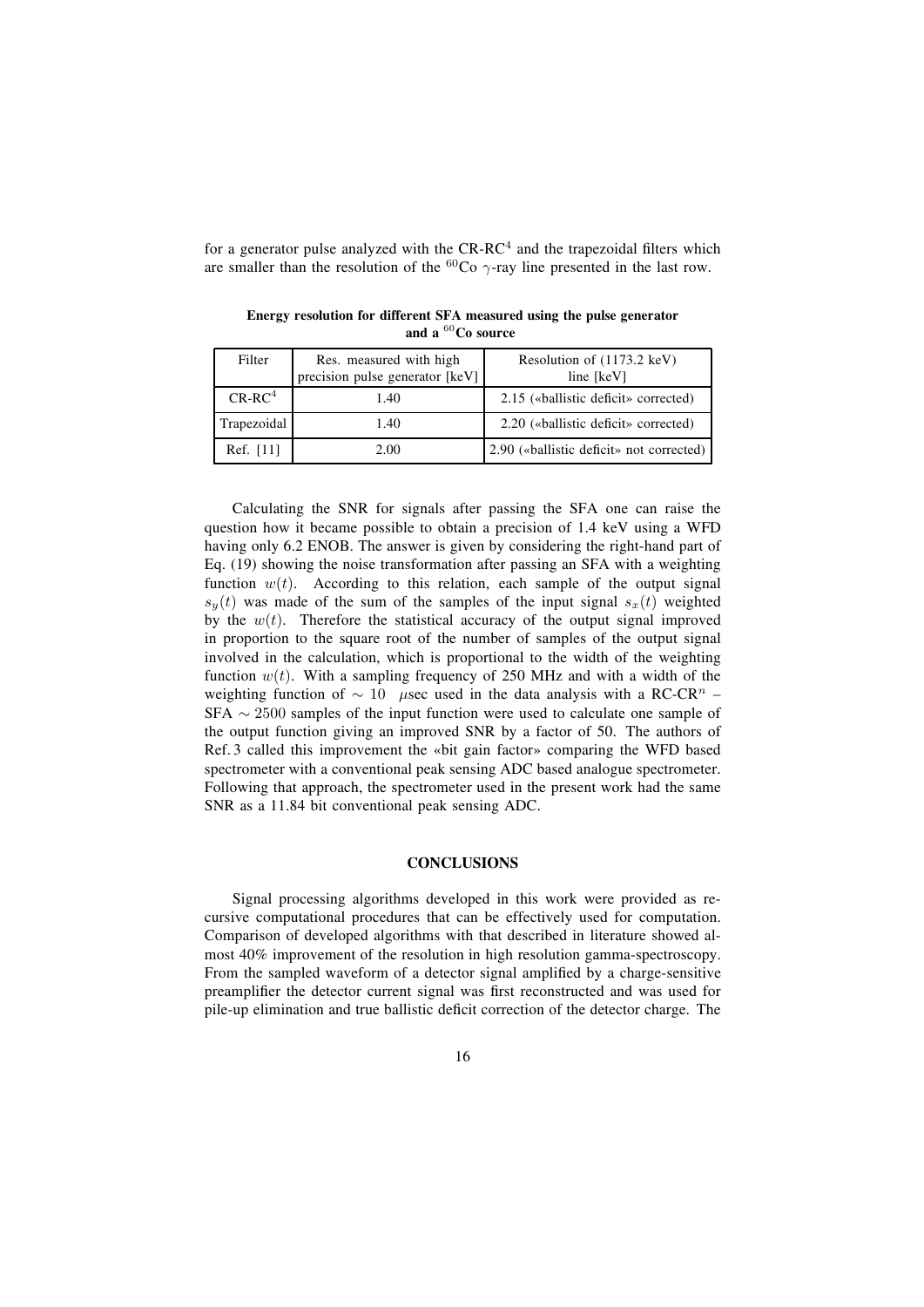pile-up elimination method was found to be very effective for fission fragment spectroscopy, although not demonstrated in the present paper. The basics of the signal sampling theory were briefly reviewed to demonstrate the method of calculation using sampled signal representation in the analysis procedure where the signal values are to be reconstructed between sample points.

**Acknowledgements.** One of us (S. Z.) would like to thank the European Commission for the support to perform this research as a Detached National Expert at the JRC-IRMM.

### **REFERENCES**

- 1. *Georgiev A., Gast W. // IEEE Trans. Nucl. Science 1993. V.40. P.773-779.*
- 2. *Paula A. et al.* // Nucl. Instr. and Meth. A. 2000. V. 439. P. 378-384.
- 3. *Bardelli L. et al.* // Nucl. Instr. and Meth. A. 2006. V. 560. P. 517–523.
- 4. *Kihm T. et al.* // Nucl. Instr. and Meth. A. 2003. V. 498. P. 334-339.
- 5. *Kalinin A. I. et. al.* // Instr. and Meth. A. 2005. V. 538. P. 718-722.
- 6. TekVisa Connectivity Software V3.0.2 build 33, www.tektronix.com
- 7. *Max. J.* Methodes et techniques de traitement du signal et applications aux mesures physiques. Troisième Edition, MASSON, 1981.
- 8. Analog Devices, Fundamentals of Sampled Data Systems, Application note AN-282.
- 9. *Vaseghi S. V.* Advanced Digital Signal Processing and Noise Reduction. Second edition. John Willey & Sons Ltd, 2000.
- 10. *Budz-Jørgenson C. et al. // Nucl. Instr. and Meth. A. 1987. V. 258. P. 209.*
- 11. *Khriachkov V.A. et al.* // Nucl. Instr. and Meth. A. 2000. V. 444. P. 614-621.
- 12. *Radeka V. // IEEE Trans. Nucl. Science 1968. V. 15. P. 455-470.*
- 13. *Bendat J. S., Piersol A. G.* Measurement and Analysis of Random Data. John Wiley & Sons, Inc., 1966, P. 99.
- 14. *Smith S. W.* The Scientist and Engineer's Guide to Digital Signal Processing, available at http://www.dspguide.com/.

Received on December 21, 2007.